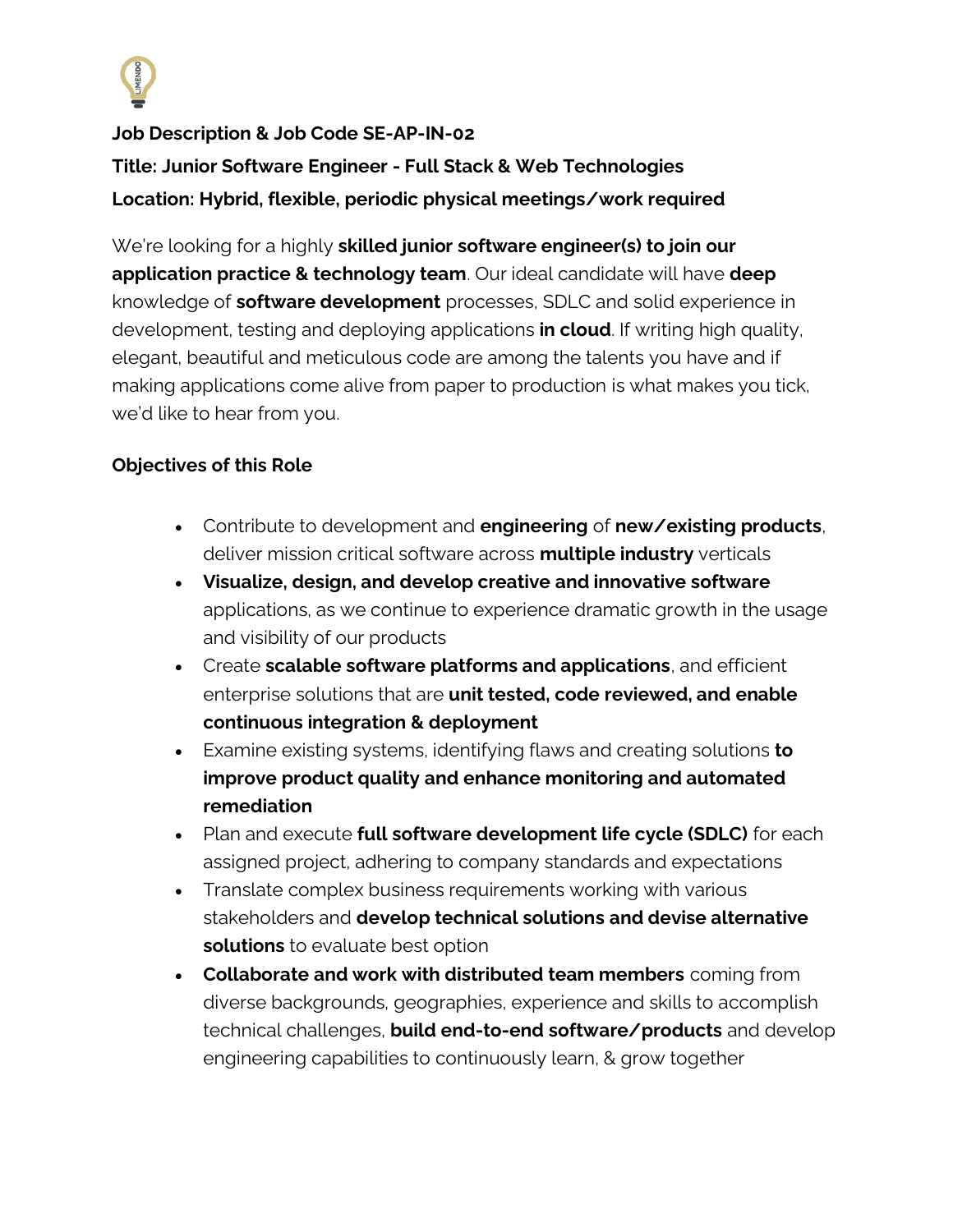

#### **Daily and Monthly Responsibilities**

- Design and **build software, tools and frameworks** to support product development, **ensure quality** standards, deployment, management and monitoring of the company's services and products. Be familiar with work break down and user stories
- **Plan and scale distributed software and applications**, applying relevant, synchronous and asynchronous design patterns, write code, and deliver in accordance with scope, urgency and quality and challenge assumptions where necessary
- Track, **document** where essential, and **maintain software** & system functionality—both internally and externally, leveraging opportunities to **improve engineering productivity**
- Give a high level of attention to free of faulty programming, **keep developers** proactively informed without compromising code reliability

#### **What You Can Learn on The Job**

- Make **architectural decisions** from product/project point of view in alignment with business requirements, aspirations and demonstrate proactiveness to manage risks. e.g., technical stack, design patterns, code reviews and evangelize s/w best practices
- **Demonstrate subject matter expertise**, take voluntary ownership, responsibilities and contribute to create an environment that reflects **Limendo** values and culture
- Work with project/product managers and user experience designers to **influence the strategy for the next wave of product roadmap features** and system capabilities, identifying the best way to deliver agreed plans
- Work with partners, collaborators and **cross functional, distributed teams in an agile setting**.
- Champion **innovation for our products and customers** through participation in ideation, prototyping and validating product fit
- **Collaborate with global team, contribute to project work plans and evaluating feasibility of project, estimating work effort**, while leveraging global **technology stack** and making localized improvements